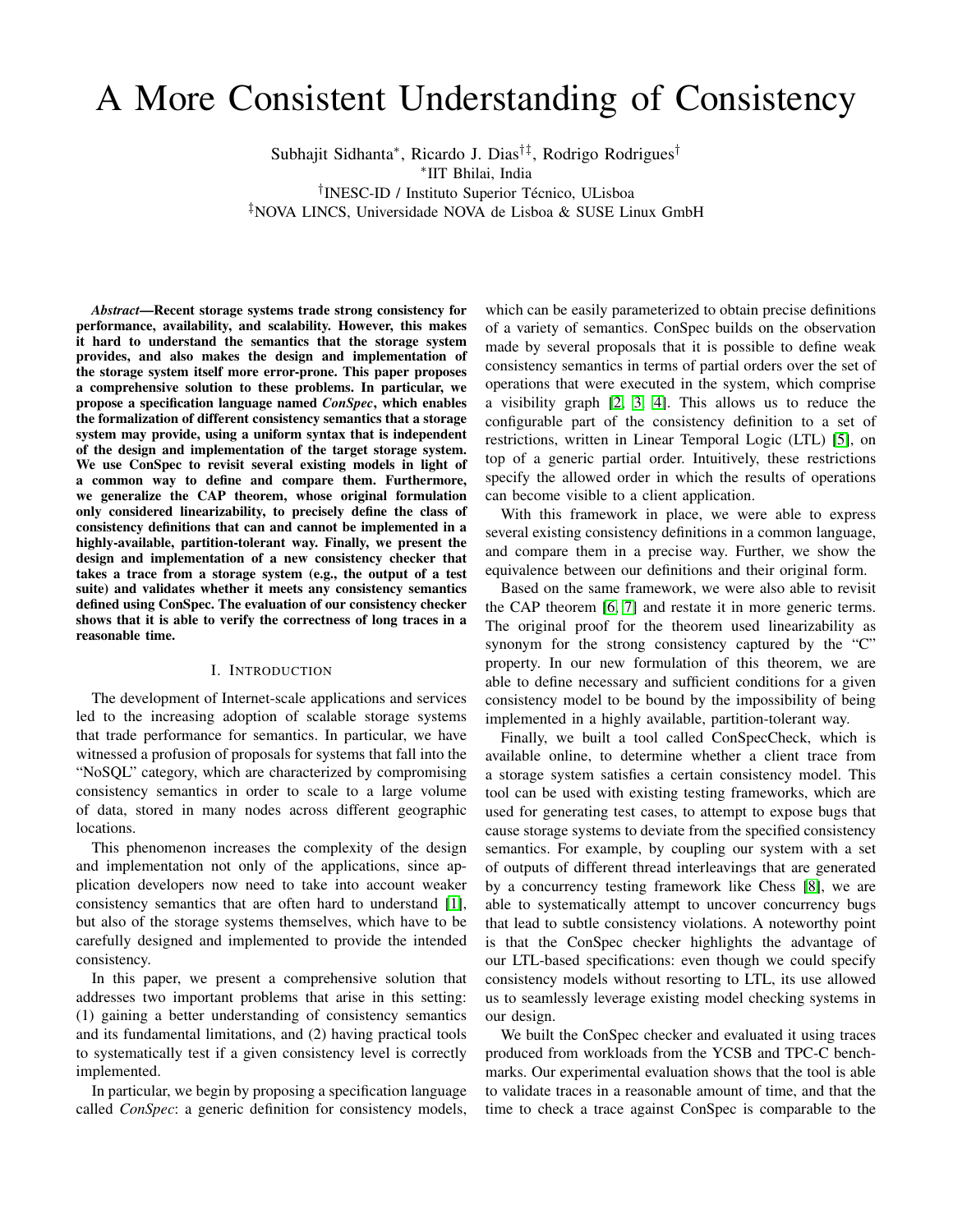time with prior definitions.

The remainder of this paper is organized as follows. Section [II](#page-1-0) discusses related work. Section [III](#page-2-0) presents the system model and terminology. Section [IV](#page-2-1) presents a general format of specifications based on ConSpec. Section [V](#page-3-0) expresses some example consistency models using ConSpec. Section [VI](#page-4-0) presents our restatement of the CAP theorem, and proves its correctness. Section [VII](#page-5-0) discusses how this extension of the CAP theorem can be used to categorize existing models. In Section [VIII,](#page-6-0) we present the design of our tool for checking if a trace obeys a certain consistency model. In Section [IX,](#page-6-1) we evaluate its performance.

## II. RELATED WORK

<span id="page-1-0"></span>Consistency definitions restrict the set of valid traces for the execution of a given system. In broad terms, the gold standard of consistency definitions are "strong" consistency levels, which have the characteristic of approximating the behavior that is obtained when interacting with a system whose implementation has a centralized server that executes operations one at a time. There are several examples of such consistency models [\[9,](#page-9-5) [10,](#page-9-6) [11,](#page-9-7) [12,](#page-9-8) [13,](#page-9-9) [14\]](#page-9-10).

Strong consistency is often forfeited by the algorithms that implement storage systems, in order to achieve better performance (e.g., when processors cache possibly stale data in a multiprocessor) and/or better availability (e.g., when multiple replicas of the data exist and operations proceed while contacting only a subset of them) [\[15,](#page-9-11) [16,](#page-9-12) [17,](#page-9-13) [18,](#page-9-14) [19,](#page-9-15) [20\]](#page-9-16).

Often, the definitions of these consistency models are vague and/or underspecified. For instance, the strong consistency option of Cassandra, a widely used NoSQL storage system, is stated in terms of the size of the quorums that are used for read and write operations, leaving unspecified what happens as the system reconfigures and the set of replicas of a data item changes [\[21\]](#page-9-17). Even when the specification is more precise, it may suffer from being tied to implementation details that may not be widely applicable. For instance, some definitions assume the existence of a centralized server that keeps monotonically increasing version numbers associated with the data [\[22\]](#page-9-18); others explicitly define consistency in terms of the state maintained by different replicas of the data [\[2\]](#page-8-1); and other models, namely the well known set of session guarantees that strengthen the consistency offered by eventually consistent systems, are defined operationally in terms of the replicas that are accessed, the operations that these replica process, and the respective order in which they are processed [\[23\]](#page-9-19).

In [\[24\]](#page-9-20), the underlying system is represented as a collection of one or more state machines, where each state machine models operations performed in parallel or on different replicas. Consistency models impose constraints on the total order of operations performed by a given state machine. Chockler et al. [\[25\]](#page-9-21) defined all session guarantees (and some other consistency levels) using first-order logic formulas that constrain a set of equivalent linear sequences comprising all operations that are part of a given execution. Similarly, Burckhardt et al. [\[26,](#page-9-22) [27,](#page-9-23) [28\]](#page-9-24) present the definitions of a broad set of

consistency models, by specifying consistency axioms in the form of constraints on *visibility* and *arbitration order* relations, which must be satisfied by a valid abstract execution for a given consistency model. Cerone et al. [\[29\]](#page-9-25) developed a set of algebraic definitions of consistency for transactional systems, which are based on relations similar to those proposed by Burckhardt et al. to specify conflict resolution policies for ordering concurrent operations. Weber et al. [\[30\]](#page-9-26) present EPTL, an extension of LTL, which they employ to specify correctness properties in weakly consistent systems. EPTL is used to capture details of the system internals, such as techniques applied in the resolution of conflict among concurrent operations. Wickerson et al. developed a framework, based on the Alloy language, for modeling consistency in shared memory systems and performing verification of a system against a given consistency model [\[31\]](#page-9-27).

Compared to these prior approaches, ConSpec advances the state of the art by providing a generic way to describe consistency specifications, where each consistency level corresponds to a different parameterization of our generic definition. Using this generic framework we generalize the CAP theorem as proved by Gilbert and Lynch [\[7\]](#page-9-3). Another important distinguishing feature of our work is that we provide a software artifact to check whether traces meet a certain consistency level, leveraging our LTL definitions.

Our definitions are also related to recent proposals for models that are weakly consistent by default but distinguish a subset of the operations, and enforce visibility restrictions only among those [\[2,](#page-8-1) [3,](#page-8-2) [4\]](#page-9-0). In contrast to these proposals, our goal is not to propose a new consistency model, but to gain a deeper understanding of existing ones.

Other authors have explored the CAP theorem beyond its original formulation and first proof. Mahajan et al. [\[32\]](#page-9-28) defined Real Time Causal Consistency, a stronger variant of causal consistency, and proved that it is the strongest consistency model that can be provided in a highly available and eventually consistent implementation. Attiya et al. [\[33\]](#page-9-29) provided a formal specification of systems that implement causal consistency, and proved that Observable Causal Consistency, a stronger variant of causal consistency, is the strongest consistency model that can be provided in a highly available, partition tolerant manner. Their definitions are stated in terms of some implementation-level concepts, namely a set of replicas connected by a network. They assume a replicated datastore, and define a consistency model in terms of events (operations) observed at each individual replica. In contrast, the ConSpec definitions express consistency models in terms of constraints on the ordering of the operations observed from the viewpoint of the client, and the underlying storage system is a black box. This allows for a more implementation-agnostic generalization of the CAP theorem.

There have been several research papers on the verification of the consistency of protocol implementations [\[34,](#page-9-30) [35\]](#page-9-31). Consistency of a protocol is verified by checking all possible execution traces that can be generated from the execution of an implementation of that protocol [\[36\]](#page-9-32). In contrast, we are not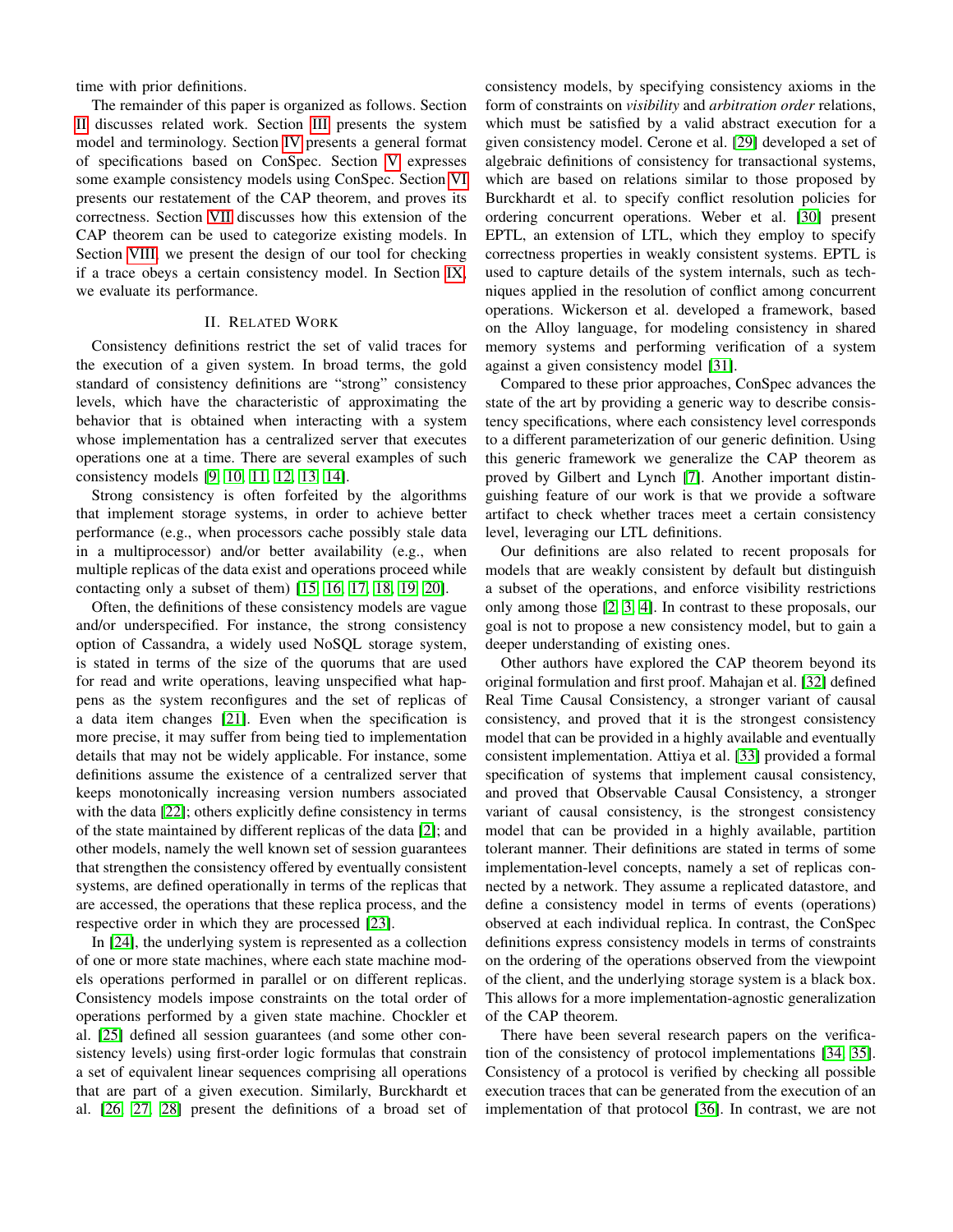tied to a particular implementation nor a particular consistency definition, but instead we attempt to provide tools that are generic both in terms of the consistency semantics and the implementation that generates that traces.

## III. BASIC DEFINITIONS

<span id="page-2-0"></span>We assume a set of client processes that interface the storage system by invoking operations. An operation is a pair comprising an invocation and the respective response. We denote the set of possible operations on the storage system as  $\mathcal{O}$ , and therefore  $o \in \mathcal{O} = \langle$ *invocation*, *response* $\rangle$ . Invocations (resp. responses) belong to a generic set of possible invocations  $\mathcal I$  (resp. responses  $\mathcal R$ ).

A *session trace* st is a sequence of operations executed by the same client, ordered by the time when they were invoked. In this paper we assume that clients are well-formed, i.e., a client only invokes an operation after the preceding operation has returned its response value. As such, session traces can be modelled as sequences of elements of O.

We define a session invocation trace  $s_{it}$  as the sequence of invocations that are obtained from transforming each element in a session trace using the projection operator to obtain only the invocations. We define a session invocation trace to be compatible with a session trace if the projection of the invocations in the session trace matches the session invocation trace (denoted  $st \bowtie s_{it}$ ).

The *global session trace*  $S_t$  (resp. global session invocation trace  $S_{it}$ ) denotes the set of all session traces (resp. session invocation traces) in a given execution of the system.

A very large class of consistency definitions (namely those describing the behavior of loads and stores on computer hardware, and get and put operations on key-value stores) assume that these operations are partitioned into two classes, namely read operations that do not affect the result of subsequent operations and write operations that do. Given that many of the consistency levels we describe require this interface, we also assume that the interface consists of these two operations. Note, however, that this does not lose generality, since other models also distinguish between commands that change versus those that only read the state of the system. For example, databases make a similar distinction between queries and updates, and the state machine replication model distinguishes between read-only and read-write requests.

Similarly, many consistency definitions reason about an interface that exposes the existence of multiple objects (e.g., different memory addresses seen by a CPU or different keys in a key-value store). As such, we assume the interface allows the programmer to specify an object  $x$  associated with reads and writes. This does not lose generality since we can eliminate this by restricting the system to a single object.

We denote the set of all objects in a storage system as  $X$ . In our notation, we denote an invocation of a write operation that writes a value v to an object x, as  $w(x, v)$  (with an empty response). Conversely, a read operation on object x that outputs a value  $v'$  is denoted  $r(x)v'$ . In our formulas, variables denote operations that occur in a session trace. Instead of defining predicates over these variables that restrict the type of operation or the corresponding parameters (e.g., a predicate  $i$ sWrite(A) to mean that variable A is a write operation), we use a shorthand notation  $W_{st}^x$  to denote a variable that refers to a write operation to object  $x$  that is part of session trace st. In turn, the notation  $R_{st}^x$  denotes a read operation to object  $x$  in session trace  $st$ . We also use the variable representation  $O_{st}^x$  to denote a read or write operation over object  $x$  that occurs in session trace  $st$ .

We use LTL to describe the necessary restrictions among operations. In particular, the LTL operator globally  $\Box$  is used to express a condition that must hold across the entire trace; and the LTL operator eventually  $\Diamond$  expresses that a condition must eventually hold at some point in a given session trace. For instance the LTL formula

$$
\Box \left(R_{st}^x \rightarrow \Diamond W_{st}^{x'}\right)
$$

is satisfied by any session trace  $st$  where, if a read operation on object  $x$  is issued, then it must be eventually followed by a write operation on object  $x'$ .

Finally, we assume the system has a sequential specification, corresponding to the output of the operations in a centralized system that executes operations in a sequence, one at a time. In the case of the sequential specification of a system whose interface is comprised of read and write operations, the read operation to object  $x$  must output the value associated with the most recent write operation to the same object  $x$ . For other types of interfaces (e.g., in state machine replication), that specification is specific to the service interface. This assumption implies that we cannot define specifications where concurrent operations lead to a result that would not be possible in a sequential execution. This decision has the advantage of simplifying our definitions.

While our consistency definitions are completely agnostic of implementation-level concepts, for our proofs regarding the characteristics of the implementation of a certain consistency level (namely in our restatement of the CAP theorem), we need to consider the protocols that implement the consistency level. As such, in that part of the paper only, we model each process as a deterministic state machine, whose transitions can be triggered either by an external input (i.e., an operation invocation) or by receiving a message from the network, and where the transition can trigger sending messages and/or issuing outputs (i.e., an operation response). Processes are connected by unreliable asynchronous communication channels. Note that the assumptions in this paragraph are only used in Section [VII,](#page-5-0) and they are inevitable in this case since the generalized CAP proof concerns implementation characteristics. Therefore, this does not contradict our claim that ConSpec is implementation-agnostic.

#### IV. CONSPEC

<span id="page-2-1"></span>In this section we present our generic ConSpec definition, which can be parameterized to obtain specifications for commonly used consistency models.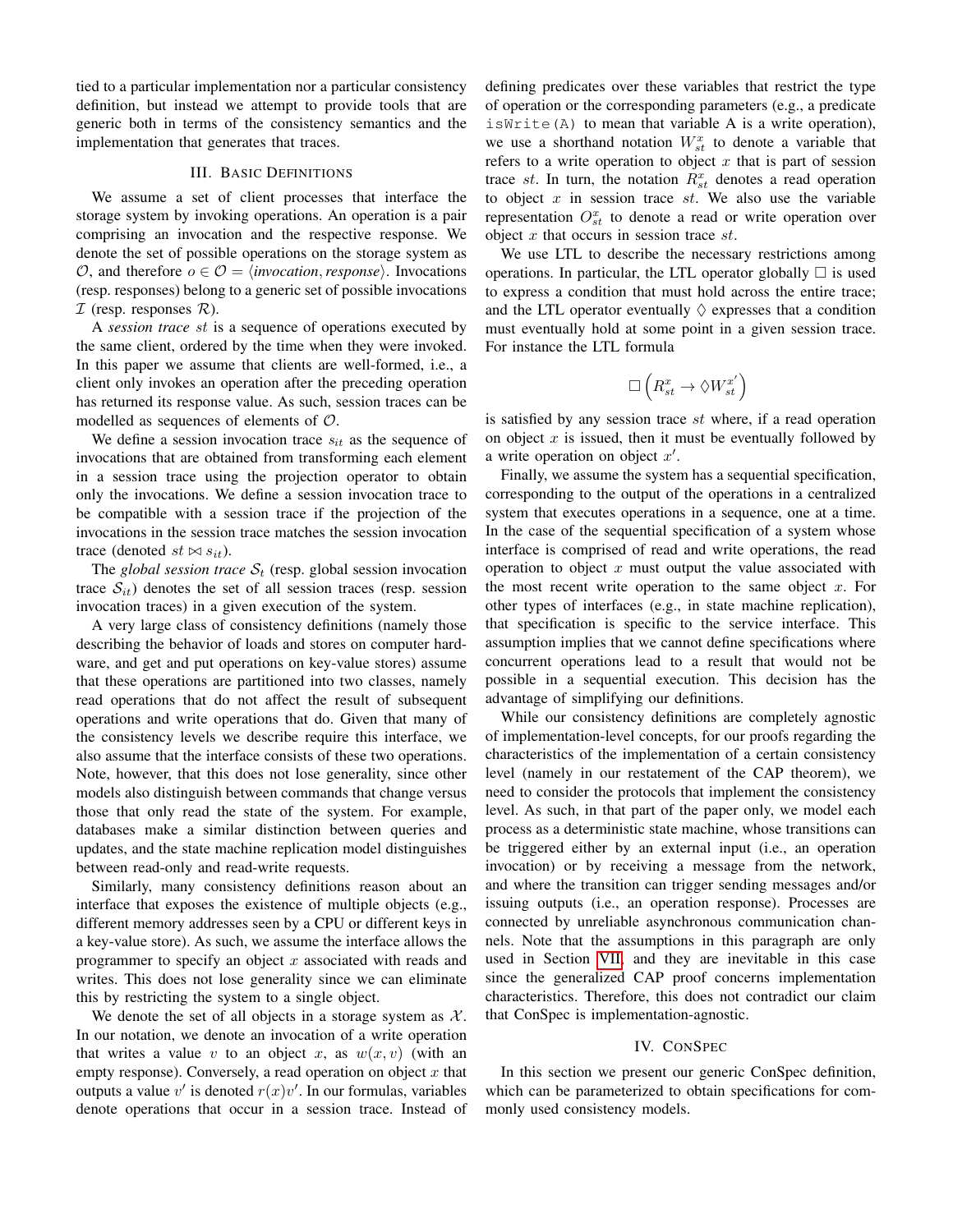ConSpec builds on recent proposals for consistency definitions that treat a subset of the operations in a given trace differently (e.g., operations labeled as being "strongly consistent"), since they only enforce visibility among those specific operations [\[2,](#page-8-1) [3,](#page-8-2) [4\]](#page-9-0). We can similarly see different consistency definitions as enforcing different visibility relationships only among a subset of the system operations, often depending on their types (e.g., reads versus writes).

As such, the generic definition of ConSpec requires the existence of a partial order that intuitively forms a "visibility graph", i.e., the output of each operation must reflect the effects of the operations that precede it according to that partial order. This allows us to see different consistency models as imposing different restrictive conditions on this precedence. Such a restrictive condition is then expressed as an LTL expression  $E^s$ .

<span id="page-3-1"></span>*Definition 1:* Generalized form of ConSpec: Given a global session trace  $S_t$ , we say that  $S_t$  satisfies a consistency model C if there exists a partial order  $(\mathcal{O}_{St}, \preccurlyeq)$  over the set  $\mathcal{O}_{St}$ comprising operations present in all session traces in  $S_t$ , i.e.,  $\mathcal{O}_{St} = \bigcup_{st \in St} \{o \mid o \in st\}$ , such that 1) for every operation  $o$  in  $\mathcal{O}_{St}$ , its output is equal to the one obtained by executing the sequential specification of an equivalent re-arrangement (i.e., permutation) of the operations preceding  $o$  in  $\preccurlyeq$ , and 2)  $(\mathcal{O}_{St}, \preccurlyeq)$  obeys  $E_C^S$ , which is an LTL expression restricting  $(\mathcal{O}_{St}, \preccurlyeq).$ 

Condition 1, when applied to a system whose interface consists only of reads and writes, translates to a requirement that every read operation in  $\mathcal{O}_{St}$  must return the value of the most recent write according to  $\leq$ . Note that in the case of two or more concurrent preceding writes, since any equivalent re-arrangement of the operations is valid, the system may arbitrate any order for them. Condition 2, in turn, can be expressed as  $E_C^S \models (\mathcal{O}_{St}, \preccurlyeq)$ , where  $E_C^S$  is the ConSpec parameterization for each consistency model C, and  $\models$  is the satisfies operator.  $E_C^S$  can refer to any characteristic of the global session trace (e.g., impose restrictions based on the ordering of operations within sessions).

A noteworthy choice that was made when producing the above definition is that consistency models are expressed in terms of partial orders among operations, instead of using more general relations [\[28\]](#page-9-24). This choice entails a tradeoff between generality (by allowing for arbitrary relations) and simplicity (by producing more concise definitions using partial orders). We chose to have simpler definitions using partial orders for two main reasons. First, this is aligned with our goals of enabling a better understanding of consistency through simpler definitions, and second, the protocols that guarantee the extra properties required by partial orders (namely transitivity) are well studied and inexpensive in terms of their runtime overhead, namely since they do not require crossreplica synchronization [\[37,](#page-9-33) [38\]](#page-9-34).

Another discussion point worth highlighting is the fact that, when concurrent branches of an execution merge, our definitions state that the output that is produced by any rearrangement of the partial order of prior requests is admissible. In practice, this corresponds to saying that our merge policy is to serialize concurrent requests in an arbitrary order and reexecute them. Again, it would have been straightforward to add complexity to our definitions in order to allow for other merge strategies. For example, the "last writer wins" policy [\[39\]](#page-9-35) is a special case of our more general definition, and it would be relatively easy to constrain the definition to always arbitrate an order that is compatible with LWW. However, since our goal is to simplify the definitions, we decided to leave this arbitration out.

## V. SPECIFYING EXISTING MODELS

<span id="page-3-0"></span>In this section, we present the ConSpec specifications for a few example common consistency models. We have defined several other models using ConSpec, but, due to space limitations, we defer their presentation to a longer version of this document.

## *A. Causal Consistency*

First, we present the following definition for Causal consistency, which is widely used in recent distributed storage systems.

<span id="page-3-2"></span>
$$
E_C^S = \forall x, y \in \mathcal{X}, st \in \mathcal{S}_t, O_{st}^x, O_{st}^y \in st : (\Box (O_{st}^x \to \Diamond O_{st}^y) \to O_{st}^x \preccurlyeq O_{st}^y),
$$
(1)

The above expression simply specifies that, for all session traces in a global session trace  $S_t$ , there must exist a common valid partial order  $\preccurlyeq$  that orders operations according to the precedence relation of those operations in the respective session trace. Note that this definition is simplified by the fact that the generic ConSpec construction already encodes an important aspect of Causal consistency, which is the fact that ConSpec requires the operations to form a partial order. Given the transitivity property of partial orders, this implies that if operation  $b$  sees the effects of  $a$  and operations  $c$  sees the effects of  $b$ , then  $c$  must also see the effects of  $a$ .

From this definition we can also derive the various session guarantees [\[40\]](#page-9-36), namely Read Your Writes, Writes Follow Reads, Monotonic Writes and Monotonic Reads. These are essentially special cases of the above definition, which restrict the types of the pairs of operations bound by  $\leq$ . Again, we defer a formal presentation to a longer version of this document.

*Examples.* To analyze a violation of causal consistency under the read-write interface, we consider the following global session trace comprising three session traces:

$$
st_1: w(x, 1),\nst_2: r(x)1, w'(x, 2),\nand st_3: r'(x)2, r''(x)1.
$$

The list of valid linear extensions of partial orders, comprising all operations in  $S_t$ , that satisfy Condition 1 in Definition [1](#page-3-1) are given as follows.

- 
- $\begin{array}{c} \bullet \preccurlyeq^1 = W_{st}^x \preccurlyeq R_{st}^y \preccurlyeq R_{st}^{\prime\prime x} \preccurlyeq W_{st}^{\prime\prime x} \preccurlyeq R_{st}^{\prime\prime x} \\ \bullet \preccurlyeq^2 = W_{st}^x \preccurlyeq R_{st}^{\prime\prime x} \preccurlyeq R_{st}^{\prime\prime x} \preccurlyeq R_{st}^{\prime\prime x} \\ \bullet \preccurlyeq^3 = W_{st}^{\prime\prime x} \preccurlyeq R_{st}^{\prime\prime x} \preccurlyeq R_{st}^{\prime\prime x} \preccurlyeq R$
-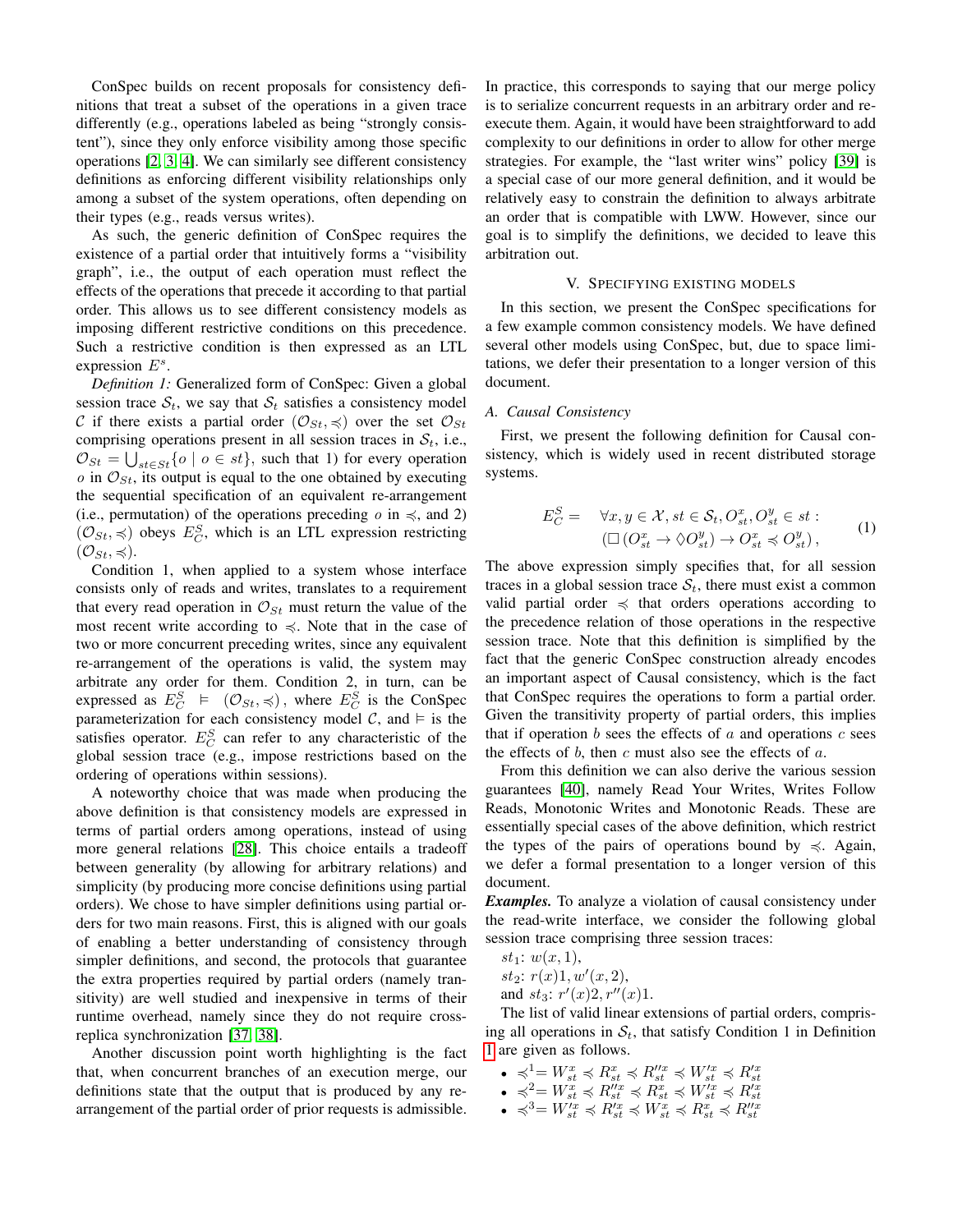•  $\preccurlyeq^4 = W_{st}^{\prime x} \preccurlyeq R_{st}^{\prime x} \preccurlyeq W_{st}^x \preccurlyeq R_{st}^{\prime x} \preccurlyeq R_{st}^x$ 

Since the session trace  $st_1$  comprises a single write it vacuously satisfies the Causal consistency condition in Equation [1,](#page-3-2) given that this condition constrains pairs of operations in the trace. Next, we consider the session trace  $st_2$  in  $S_t$ , comprising operations  $r(x)1$  and  $w'(x, 2)$ .  $st_2$  only matches the LTL condition  $\Box O_{st}^x \rightarrow \Diamond O_{st}^{\prime x}$  for  $O_{st}^x = r(x)1$  and  $O_{st}^{\prime x}$  $= w'(x, 2)$ . From the above list of valid partial orders, only  $\preccurlyeq^1$  and  $\preccurlyeq^2$  satisfy the condition  $O_{st}^x \preccurlyeq O_{st}^x$  where  $O_{st}^x$  $= r(x)1$  and  $O_{st}^{tx} = w'(x, 2)$ . Thus,  $st_2$  reduces the set of valid linear extensions of partial orders to the set  $\{\preccurlyeq^1, \preccurlyeq^2\}.$ Finally, let us consider the session trace  $st_3$  in  $S_t$ , comprising operations  $w'(x, 2)$  and  $r''(x)$ 1. In this case,  $st_3$  matches the LTL condition  $\Box O_{st}^{t} \rightarrow \Diamond O_{st}^{t}$  for  $O_{st}^{t} = w'(x, 2)$  and  $O_{st}^{t} =$  $r''(x)$ 1. From the list above, the only valid orders that satisfy the condition  $O_{st}^{tx} \preccurlyeq O_{st}^{y/x}$  are  $\preccurlyeq^3$  and  $\preccurlyeq^4$ . Putting together the previous requirements, we can see that only the orders  $\preccurlyeq^1$  and  $\preccurlyeq^2$  meet the condition in Equation [1\)](#page-3-2) for  $st_2$ , whereas only  $\preccurlyeq^3$  and  $\preccurlyeq^4$  meet the same condition for  $st_3$ . Thus, there does not exist a single valid partial order that satisfies the causal consistency condition for all the session traces in  $S_t$ .

As an example that obeys causal consistency – but fails to meet stronger conditions such as sequential consistency or linearizability – consider a global session trace comprising the following session traces:

 $st'_1$ :  $w(x, 1)$ ,  $st'_2$ :  $w'(x, 2)$ ,  $st'_3$ :  $r(x)1, r'(x)2,$ and  $st'_4$ :  $r''(x)2, r'''(x)1$ 

In this case, the following partial order  $\preccurlyeq$  can be used in our ConSpec formula.

- $W_{st}^x \preccurlyeq R_{st}^x$
- 
- 
- 
- 
- $W_{st}^{tx} \preccurlyeq R_{st}^{rx}$ <br>•  $R_{st}^{xt} \preccurlyeq R_{st}^{rx}$ <br>•  $W_{st}^{tx} \preccurlyeq R_{st}^{mx}$ <br>•  $W_{st}^{tx} \preccurlyeq R_{st}^{mx}$ <br>•  $R_{st}^{mx} \preccurlyeq R_{st}^{mx}$

Thus the above global session trace satisfies Causal consistency. Note, however, that  $\preccurlyeq$  is not a total order – and in fact there is no total order that can be used in this case, which, as we will see, explains why this trace does not meet strong consistency specifications.

## *B. Sequential Consistency*

Our second example definition is Sequential consistency (SC), which is a strong consistency model that enforces a global ordering among operations executed from concurrent client processes. SC requires that a global execution comprising operations executed from one or more clients must be equivalent to the result of executing the operations in a sequential order, such that the order among operations from each client in that sequence matches the invocation order of the operations. Hence, there must exist a valid partial order set  $(\mathcal{O}_{St}, \preccurlyeq)$  comprising all operations in a given global session trace  $S_t$  that satisfies the following condition. The precedence

order among every pair of operations  $O_{st}^x$  and  $O_{st}^{'y}$  in  $\preccurlyeq$ must follow the precedence order among  $O_{st}^x$  and  $O_{st}^{'y}$  in each session trace st comprised in  $S_t$ . This condition can be given as  $\square (O_{st}^x \rightarrow \lozenge O_{st}^y) \rightarrow O_{st}^x \preccurlyeq O_{st}^y$ . Additionally, the result of every pair of operations must be equivalent to that of performing a sequential execution of the operations, i.e., there must exist an equivalent total order among all the operations. Combining the above conditions, SC can be expressed as follows.

<span id="page-4-1"></span>
$$
E_C^S = \forall x, y \in \mathcal{X}, st \in \mathcal{S}_t, O_{st}^x, O_{st}^{'y} \in st :(\Box (O_{st}^x \to \Diamond O_{st}^{'y}) \to O_{st}^x \preccurlyeq O_{st}^{'y} \land \forall O'', O''' \in \mathcal{S}_t : O'' \preccurlyeq O''' \lor O''' \preccurlyeq O'').
$$
(2)

*Examples.* Let us consider a global session trace comprising the following two sessions, each with three operations (two writes followed by a read).

- $st''_1$ :  $w(x, 1), w'(x, 99), r(y)1$ , and
- $st_2'': w(y,1), w'(y,99), r(x)1$

This global session trace meets Causal consistency but is not sequentiallly consistent. In particular, for sequential consistency, the constraints in  $E_C^S$  require the partial order to be a total order, which is impossible to achieve while also obeying the session order and explaining the results that are observed according to the sequential specification of a read/write interface. This is because one would have to serialize both reads before the respective writes of value 99, but that would be impossible to achieve in a total order that respects the session orders. Therefore, we can conclude that there does not exist a valid partial order that satisfies Equation [2](#page-4-1) for all write-read pairs in  $st_1$ , which means that the SC session guarantee is not upheld.

## <span id="page-4-0"></span>VI. REWRITING THE CAP THEOREM IN TERMS OF CONSPEC

The CAP conjecture was initially stated informally as the impossibility of simultaneously achieving strong Consistency, Availability, and Partition tolerance in a replicated system [\[6\]](#page-9-2). When this was subsequently proven by Gilbert and Lynch [\[7\]](#page-9-3), these three properties were stated precisely, and, in this context, strong consistency was defined as atomicity (or linearizability [\[10\]](#page-9-6)).

The fact that the original proof of CAP is restricted to linearizability raises the question of whether CAP holds using other definitions of consistency models. In this section, we rewrite the CAP theorem in terms of ConSpec to precisely define the class of consistency models that can and cannot be implemented in a highly-available, partition-tolerant way.

To begin with, we need a helper definition to enumerate all admissible partial orders for a given restriction condition  $E_C^S$ and set of operations in a global session invocation trace  $S_{it}$ .

*Definition 2 (Partial order enumeration):* Given a global session invocation trace  $S_{it}$  and a restrictive condition  $E_C^S$  for a ConSpec definition, we define the partial order enumeration of this session invocation trace and condition,  $\Pi(\mathcal{S}_{it}, E_C^S)$ , as the set of partial orders over the elements of any compatible global session trace  $S_t$  that are valid under  $E_C^S$ , i.e.: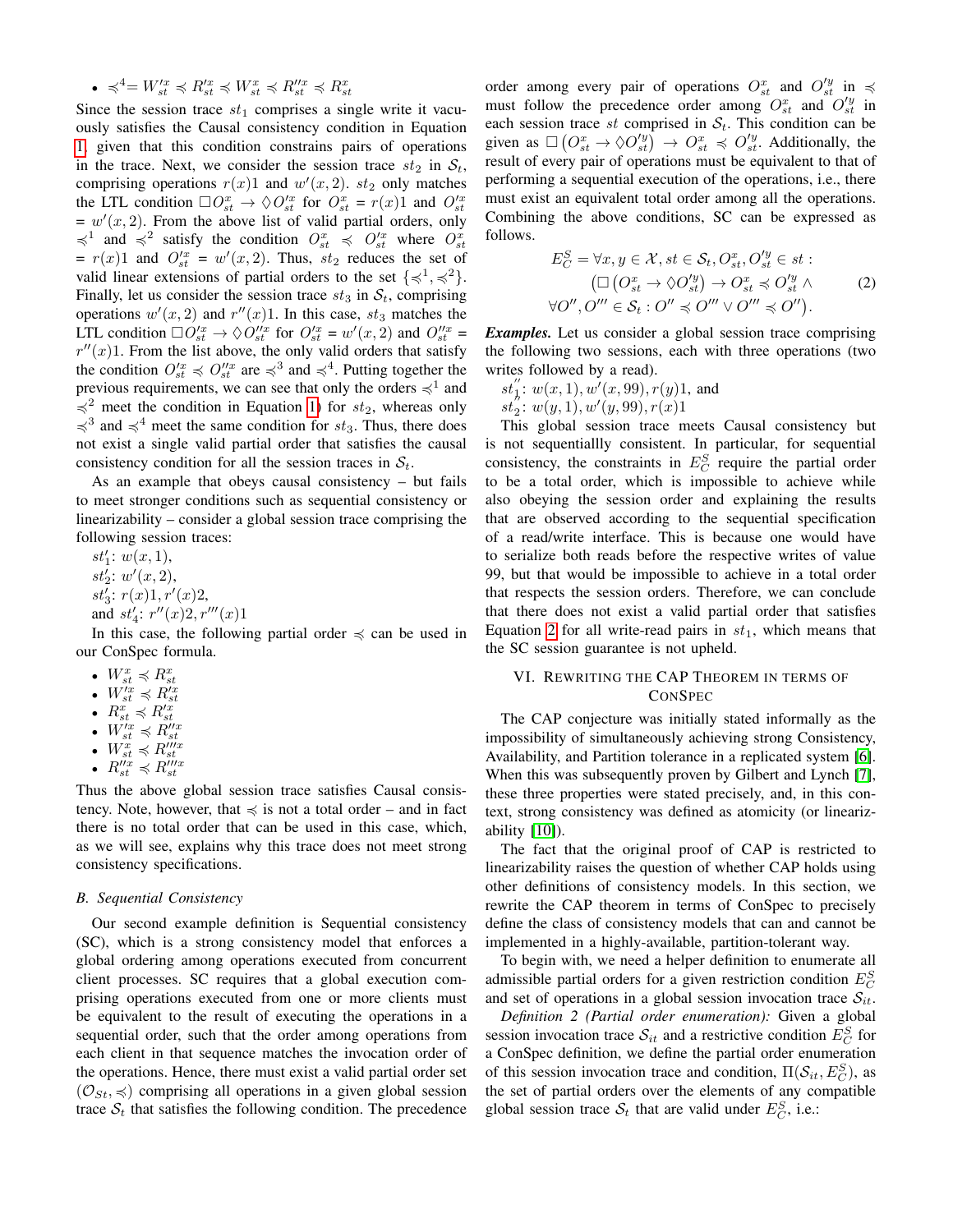$\Pi(\mathcal{S}_{it},E_C^S) \equiv \{\preccurlyeq: \exists \mathcal{S}_t \left(E_C^S \; \vDash \; (\mathcal{S}_t,\preccurlyeq) \land \mathcal{S}_t \bowtie \mathcal{S}_{it}\right)\}$ 

This allows us to define the following necessary and sufficient condition for a consistency model to have an available and partition tolerant implementation.

<span id="page-5-1"></span>*Theorem 6.1 (Generalized CAP theorem):* In an asynchronous system, it is possible to implement a consistency model  $E_C^S$  while simultaneously providing availability and partition tolerance if and only if, for any global session invocation trace  $S_{it}$  and all of its partial orderings that are allowed by  $E_C^S$ , when you consider the set of maxima of each partial order, it is always possible to make them depend only on the previous operation in the same session and still obtain a valid partial order, i.e., the following holds:

 $\forall \mathcal{S}_{it} \ \forall \preccurlyeq \in \Pi(\mathcal{S}_{it}, E_C^S) \ \forall o \in max(\preccurlyeq)$ 

 $(\texttt{REMoveALLException}(\preccurlyeq, o) \in \Pi(\mathcal{S}_{it}, E_C^S))$ 

where we define REMOVEALLEXCEPTSESSION as a partial order where the maximum  $o$  is only directly ordered after prior operations in the same session, i.e.:

REMOVEALLEXCEPTSESSION $(\preccurlyeq, o(x)) \equiv \preccurlyeq \setminus \{ \langle o'(x), o(x) \rangle \}$ , where  $\langle o'(x), o(x) \rangle$  belongs to the transitive reduction of  $\preccurlyeq$ , and  $o'(x)$  does not belong to the same session as  $o(x)$ .

Proof: We start by proving the implication in the direction  $(\Rightarrow)$ . Following the proof style of Gilbert et al. [\[7\]](#page-9-3), we prove this by contradiction as follows. Let us assume, by contradiction, that consistency model  $E_C^S$  is implemented by an algorithm that is highly available during partitions but does not meet the condition at the end of the Theorem. Let us consider initially that there are only two clients,  $c_1$  and  $c_2$ , with sessions  $s1$  and  $s2$ , respectively. The fact that  $E_C^S$  does not meet this condition means, given the definition of partial order enumeration and its use in the extended CAP theorem, that it is possible to produce an execution corresponding to a global session trace  $S_t$  with a valid partial order  $\preccurlyeq$  that has a maximum element  $o_{s1}(x)$  such that  $o_{s2}(x) \preccurlyeq o_{s1}(x)$ (where  $o_{s1}(x), o_{s2}(x)$  belong to s1 and s2), and where it is not admissible to have a partial order where  $o_{s2}(x) \nless o_{s1}(x)$ .

Now let us construct the following execution. First, we run the system under the exact same conditions that produced  $S_t$  until client  $c_1$  is about to execute  $o_{s1}(x)$  and client  $c_2$ is about to execute  $o_{s2}(x)$ . At this point, a partition occurs that separates  $c_1$  and  $c_2$ , which persists until the end of the execution. By the availability and partition-tolerance properties, the operations  $o_{s1}(x)$  and  $o_{s2}(x)$  will eventually complete and, by our initial assumption in the previous paragraph, the former operation must see the effects of the latter, i.e., the partial order that supports that execution must be such that  $o_{s2}(x) \preccurlyeq o_{s1}(x)$ . Now run the exact same execution, but where the client  $c_2$  crashes right before invoking  $o_{s2}(x)$ . This execution is indistinguishable from the previous one from the standpoint of  $c_1$ . Thus  $c_1$  will follow the same sequence of states and produce the same outputs as in the previous execution. This would mean that the algorithm would not meet its ConSpec specification, since  $o_{s1}(x)$  would reflect the execution of an operation that was not part of the global session trace  $S_t$ , namely  $o_{s2}(x)$ . This contradicts the fact that

the employed algorithm meets that specification and the CAP properties.

The assumption about there being only two clients does not lose generality because, with more clients, a pair of clients  $c_1$ ,  $c<sub>2</sub>$  under the conditions above must also exist. Then the proof generalizes beyond two clients by partitioning the clients into two sets, one containing  $c_1$  and another containing  $c_2$ , and crashing all the clients in the same side of the partition as  $c_2$ .

Next we focus on the implication in the direction  $\Leftarrow$ . Here, we need to prove that if a consistency model  $E_C^S$  meets the condition:

 $\forall \mathcal{S}_{it} \ \forall \preccurlyeq \in \Pi(\mathcal{S}_{it}, E_C^S) \ \forall o(x) \in max(\mathcal{S}_{it}, \preccurlyeq)$  $(\texttt{REMoveALLException}(\preccurlyeq, o(x)) \in \Pi(\mathcal{S}_{it}, E_C^S))$ then it has an available and partition-tolerant implementation.

Given any global session invocation trace  $S_{it}$ , we prove this by induction on the length of the execution that produced  $S_{it}$ . The base case with an empty execution is vacuously true, since an empty trace meets any consistency condition (no safety properties are ever violated by an empty trace). For the induction step, we need to prove that, given an execution for which an available and partition-tolerant implementation produced a trace that conforms to  $E_C^S$ , it is possible for a client to invoke a new operation and produce an output that is also consistent. This is true because, even in the case that the client that invokes the new operation is partitioned from all or a subset of the remaining processes, the consistency model allows for the newly invoked operation to depend only on prior operations from the same session and all the operations that transitively precede them according to  $\preccurlyeq$ . (This is because, if that was not the case, then this would invalidate the hypothesis on the right hand side of the equivalence stated in Theorem, since a valid partial order would not meet the property that removing all but the edges in the same session would be a part of the partial order enumeration for  $E_C^S$ .) Furthermore, the valid output of this operation can be determined by using only information that is local to the session, by running the sequential specification of the system on the graph of preceding operations.

## <span id="page-5-0"></span>VII. ANALYSIS OF CONSISTENCY MODELS WITH RESPECT TO CAP

The previous section defined necessary and sufficient conditions for a consistency model  $\mathcal C$  to have an available and partition-tolerant implementation. Now, we analyze the  $E_C^S$ expression for the consistency models that we presented in Section [V,](#page-3-0) to determine how they fare with respect to Theorem [6.1.](#page-5-1)

We observe that the definition of Causal consistency only forces constraints on the partial ordering across operations from the same session. This implies that these constraints are compatible with the conditions on the right hand side of the equivalence of Theorem [6.1.](#page-5-1) In particular, it is the case that it is always legal to remove orderings between operations across sessions, since these are never constrained by the implications in the  $E_C^S$  expression. Therefore, we conclude that Causal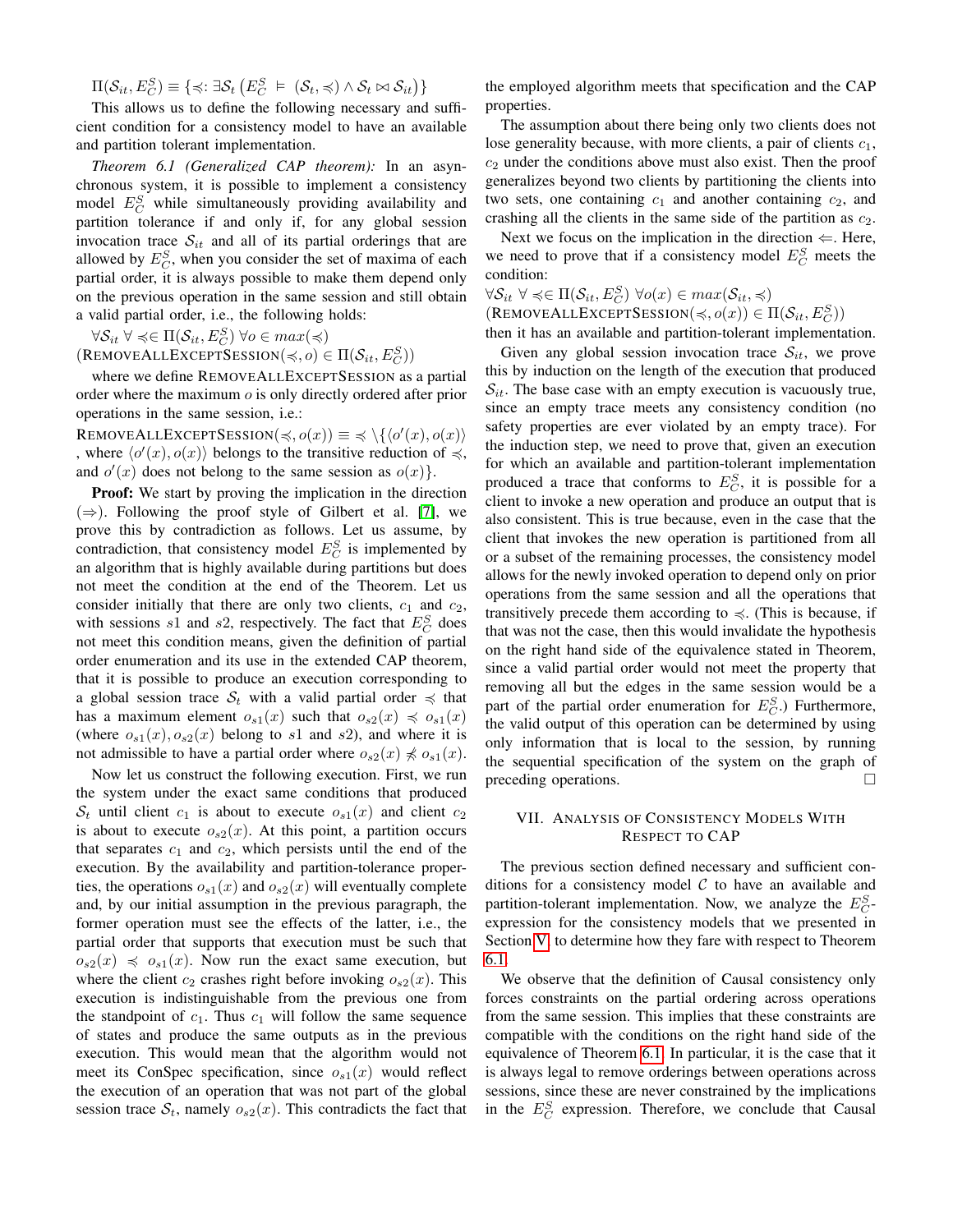```
mtype = \{r, w, x, y\};typedef Op {
mtype optype ;
mtype var ;
int val ; }
typedef PO
Op \ st[max_{size}];
mtype status; }
Op st[size];
Op po[po_{size}];
ltl cc \overline{\{\Box(\neg(\textit{po}[i].st[j].\textit{optype} = w\)}\}\Rightarrow \Diamond po[i].st[j].optype = r))
```
Fig. 1: Example ConSpec specification in PROMELA

consistency is not affected by CAP, i.e., it can have a highly available and partition-tolerant implementation.

In contrast, SC requires that the visibility order  $\preccurlyeq$  among operations from all the clients in the system forms a total order. This implies that if an operation is related by the transitive reduction of  $\preccurlyeq$  to a previous operation from another session, it is not possible to remove this element of the partial order and still obtain a valid partial order, since it would violate the condition in the definition of SC that any two operations need to be ordered with respect to each other. Thus, this does not meet the necessary and sufficient condition for a partitiontolerant, highly available implementation.

#### VIII. IMPLEMENTATION

<span id="page-6-0"></span>We provide ConsSpecCheck, an open source automated tool for verifying whether a session trace meets a given consistency model. This tool was built using Spin [\[41\]](#page-9-37), a widely used open source software verification framework. The source code of the ConsSpecCheck tool along with instructions for running it are publicly available at [https://github.com/](https://github.com/ssidhanta/ConSpecTool) [ssidhanta/ConSpecTool.](https://github.com/ssidhanta/ConSpecTool) A global session trace is supplied to the tool as input, in the form of a text file containing a sequence of storage operations as a series of rows of comma separated strings. The ConSpec definition  $E_C^S$  of a consistency model  $\mathcal C$  is expressed as a Spin LTL formula modelled using the PROMELA meta language. Internally, Spin translates the PROMELA source file into C code. The Spin driver then runs the built-in model checker to check for counter-examples for the above generated C code against the Spin formula for the definition  $E_C^S$ .

The snippet in Figure [1](#page-6-2) shows an example PROMELA source file for the RYW consistency model. In the above snippet,  $cc$  is a Spin-style declaration of the  $E_C^S$  definition for this particular consistency model. Each operation in a trace is represented as a tuple  $Op$  comprising the following elements: the operation type  $\textit{optype}$ , the variable name  $\textit{var}$ , and the value val. Then, using the statement  $Op$  st [size], a session trace of length size is declared as an array st of elements belonging to the user-defined datatype  $Op$ . A valid partial order for a given session trace is declared using the typedef declaration *typedef PO*  $\ldots$  The list of all possible valid partial orders for a session trace st is declared as an array po, which is created by the statement PO  $po[po_{size}]$ ; this creates an array of elements belonging to the type PO with an array-size of  $po_{size}$ . Each element in the array  $po$  is a permutation of the elements in the array  $st$ . The i'th element in the list of all possible partial orders po is accessed as  $po[i]$ , and the j'th operation in  $po[i]$  is accessed as  $po[i].st[j]$ . In the declaration of cc,  $po[i].st[j].optype$  denotes the operation type of the j'th operation in the i'th partial order.  $\Box$  is the LTL operator globally,  $\Diamond$  is the LTL operator eventually,  $\neg$ is the negation operator, and  $\Rightarrow$  denotes the implies operator. Thus, the declaration  $cc$  in the above snippet denotes that if the operation type *optype* of an operation  $st[j]$  in a given session trace st is write, then the next read operation, which follows  $st[i]$  in the same session trace and reads an object that was written by  $st[j]$ , must return the value that was written by  $st[j]$ . The above specification is provided in the pml file, as a declarative statement, followed by the specification of the system behavior, namely the semantics of read and write operations. The pml file is then compiled using the Spinroot compiler with the above LTL specification as the spin invariant. This produces a C++ program, whose output flags if a given input session trace is a case of violation or satisfies the consistency model specified in the LTL invariant given in the above snippet.

#### IX. EVALUATION

<span id="page-6-1"></span>In this section, we evaluate how long the ConSpec tool takes to check the consistency of a session trace, how this validation time varies depending on the length of the trace, and that compares to checking traces expressed in other syntaxes. In our evaluation, we use two sets of traces, where the first one is generated by executing the Yahoo Cloud Serving Benchmark (YCSB) benchmark suite (YCSB v 0.1.4) [\[42\]](#page-9-38) on top of a Cassandra cluster (Apache Cassandra v 2.1.2) [\[15\]](#page-9-11), and the second one is obtained by executing the TPC-C benchmark on top of a MySQL database. The ConSpec Tool was run over the above traces on an Apple MacBook Pro, with 8 GB 1600 MHz DDR3 RAM, 2.9 GHz Intel Core i7 processor, running MacOS Sierra v10.12.4. The partial order generator component of the tool was run on Java 1.8.0\_121, and the PROMELA component were compiled and run on Spin v6.4.6. Throughout the evaluation, by execution time we refer to the time duration beginning with the preprocessing of the input global session trace and ending with printing the result of checking the above trace against the given ConSpec specification.

#### *A. Evaluation with YCSB*

In this part of the evaluation, we use YCSB to evaluate the performance of our verification tool against cloud workloads. To understand how the execution time of the ConSpec tool varies with the length of the global session trace, we plot the total execution time that the tool incurs as a function of the size of the global session trace measured as the number of operations in that trace. To generate a series of global session traces of different lengths, we are able to vary two configuration parameters of YCSB, namely the thread count and the execution time. Using the thread count parameter,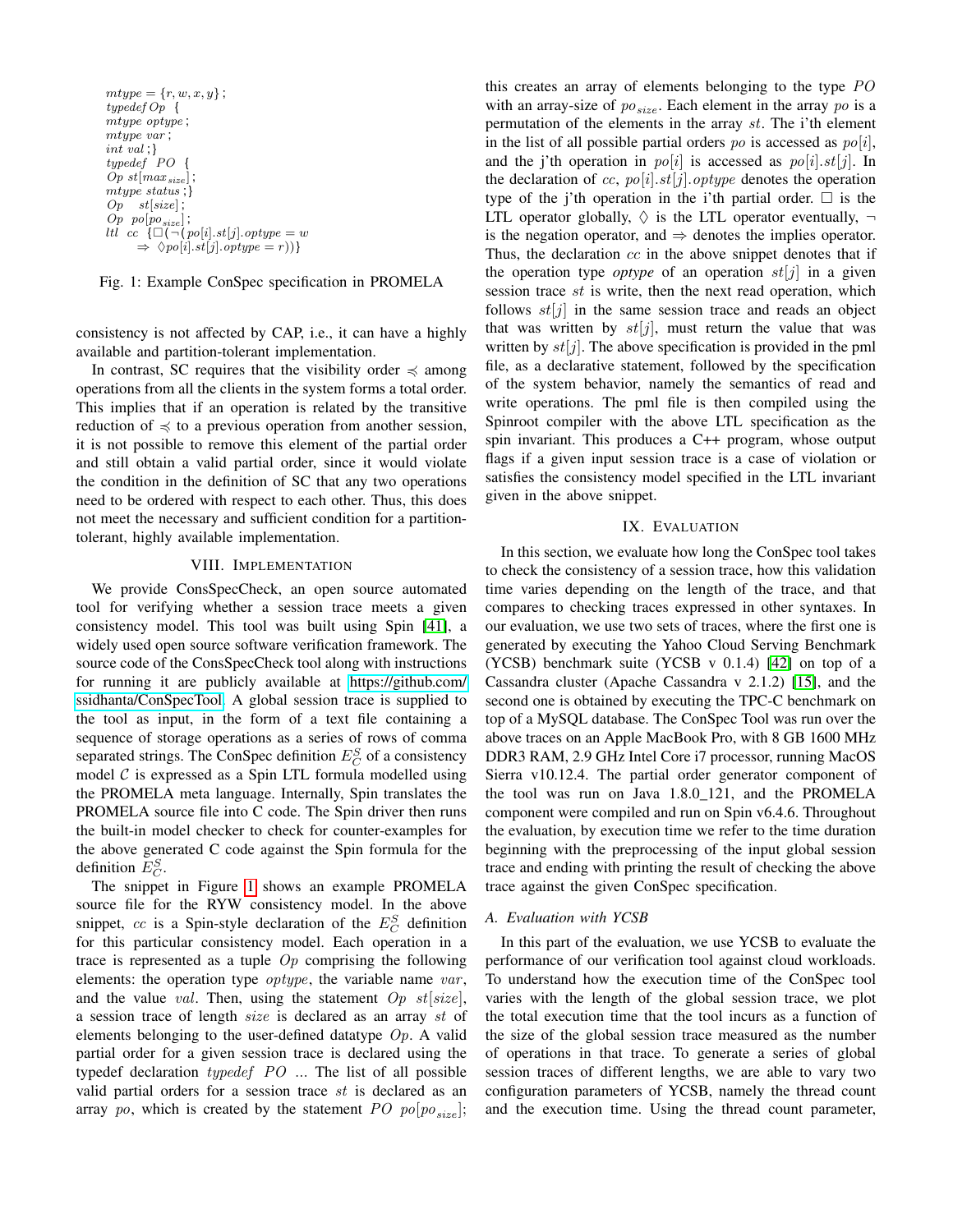<span id="page-7-0"></span>

Fig. 2: Staleness in Gamma vs Latency with YCSB.

<span id="page-7-1"></span>

Fig. 3: Execution Time of ConSpec Tool Against YCSB Traces.

we simulated a number of concurrent YCSB client threads executing the given workload, where the number of clients corresponds to the value passed to this parameter. Thus, each execution of the YCSB client with a given value of the thread parameter generates a global session trace consisting of multiple session traces, where each session trace comprises the entire sequence of operations performed from a specific client thread. To record each trace, we modify the source code of the YCSB Java client to record the per-operation execution wall-clock time, the operation type (read or write), the keys that were accessed and the respective values returned. In this experiment, we verify the YCSB session trace against the ConSpec definition of the RYW consistency model, which is specified as a Spin LTL formula in the corresponding PROMELA source file. We execute the YCSB client with 50 concurrent client threads; thus, the global session trace comprises 50 concurrent sessions. Then, to obtain global session traces of an increasing length, we created several instances of an execution of the YCSB client, where, for each execution, we increase the length of the global session trace by increasing the duration of execution of the client while keeping the concurrency level fixed at 50 concurrent threads. Thus, for each execution, the size of the global session trace (i.e., the total number of operations in that trace) is given by  $50 \times op$ , where *op* is the number of operations executed by one client thread during that run. We preloaded the YCSB backend with 1, 000, 000 records. The "request distribution"

parameter is used to indicate to the YCSB client which specific random distribution to use for the keys, which, in turn, forms the basis for choosing the records on which a given operation is to be performed. We ran the client with the "latest" request distribution of keys, where the latest inserted records comprise the head of the distribution. The "target" parameter is used to throttle the target number of operations per second; we set the value of "target" to 100 operations per second. To better understand if the original trace was already close to being linearizable or not, we measured the level of deviation from strong consistency using a metric called Γ proposed by Golab et al. [\[43\]](#page-9-39). Intuitively this metric captures both the proportion and severity of stale results. The results of applying this metric to the data that is produced by our trace are depicted in Figure [2.](#page-7-0) This shows that the values of 95th percentile  $\Gamma$ score range from 0 to 14 ms, which implies that the severity of observed staleness in our results is small.

Figure [3](#page-7-1) depicts the variation of the execution time of ConSpec on global session traces collected from YCSB, as we vary the length of the traces, i.e., the number of operations performed, which is plotted along the x axis. We repeated the verification of each global session trace 5 times, and in each case we report the average and, as error bars, the standard deviation of the execution times observed in the 5 runs. The execution time remains within 1 second for global session traces of size up to  $100K$ , i.e., comprising up to 100, 000 operations. Furthermore, the straight line appearance of the plot indicates that the performance of ConSpec scales approximately linearly with the size of the global session trace.

This linear scalability was somewhat surprising, since the preprocessing step in ConSpec for generating all possible legal serializations for a given session trace has a complexity  $\mathcal{O}(l!)$ , where  $l$  is the length of the session trace. To understand this performance trend, we note that the ConSpec tool performs the verification of a given session trace with the Spin model checker, which reduces the verification problem into a graph reachability problem; it internally constructs a graph of all possible states and subsequently determines reachable states in the graph [\[44\]](#page-9-40). Next, the Spin model checker employs the nested depth first search algorithm [\[45\]](#page-9-41) to search for accepting states within the state space comprising all possible reachable states [\[46\]](#page-9-42). While performing the above task, the Spin model checker applies partial order reduction techniques [\[47\]](#page-9-43), which result in reduction of the search space of reachable states explored during the nested depth first search. In [\[44\]](#page-9-40), Holzmann et al. provide a complexity analysis of the Spin tool in performing verification of the well known leader election algorithm. Holzmann et al. observe a linear growth in the number of reachable states explored by the Spin model checking algorithm instead of an expected exponential growth. They also report a similar linear growth with other typical use cases of the model checker. As such, this is a plausible explaination for the results we obtained.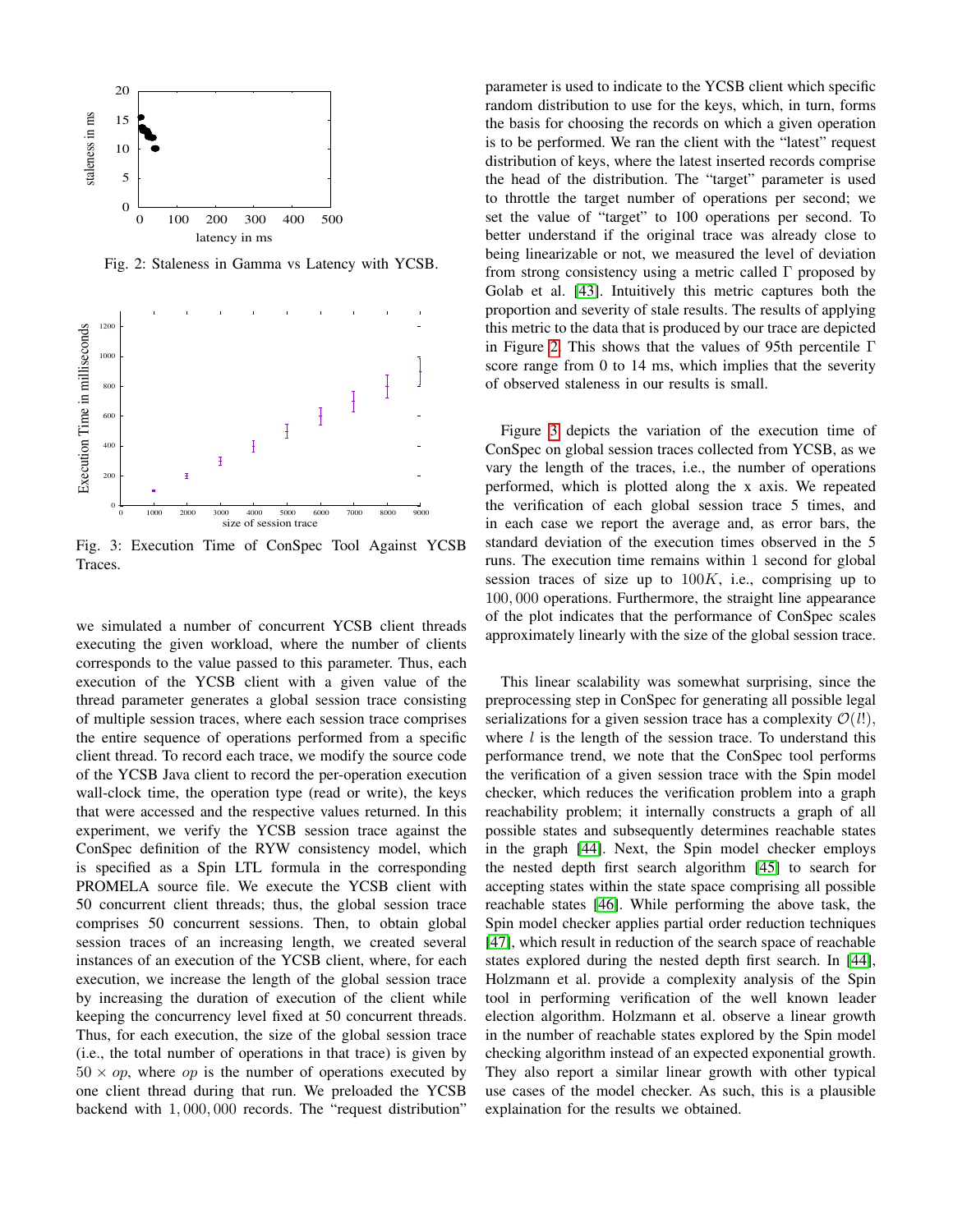<span id="page-8-3"></span>

Fig. 4: Execution Time of ConSpec Tool Against TPCC Trace With ConSpec Definitions vs Burckhardt's Definitions.

#### <span id="page-8-4"></span>*B. Evaluation with TPC-C*

Analogously to the previous set of experiments, we also ran the TPC-C benchmark for runs of increasing length, and collected global session traces from each run of the TPC-C client. We used an open source java implementation of the TPC-C benchmark [\[48\]](#page-9-44), and modified the code to record the type of operation (insert and update queries were marked as write operations, and select queries were marked as read operations), database column, and updated values for each TPC-C operation. We ran the TPC-C client on a single machine with a single node MySQL server in the backend. We configured TPC-C with a connection pool of size 30, ramp up time of 30 seconds, and a single warehouse. Before running the TPC-C "run" commands, we loaded the TPC-C database tables by running the TPC-C "load" command for a period of 60 seconds. Subsequently, during each experiment, the TPC-C "run" command was executed repeatedly, with a duration of 60 seconds for each command, and the global session trace for each experiment was recorded into the TPC-C log files. The size of the log files was gradually increased by increasing the execution time of the TPC-C run command, which, in turn, increased size of the global session trace. We ran the ConSpec tool against the global session traces that were extracted from the TPC-C log files, where the number of operations performed and the execution time is plotted along the x and y axes, respectively. TPC-C disallows serialization anomalies and therefore we ran the ConSpec tool with strict serializability. The red points in Figure [4](#page-8-3) depict the execution time averaged over the five runs, with the red error bars indicating the standard deviations. The results show that the performance variations of the tool with the size of the trace follows a pattern that is very similar to the one obtained using YCSB. This suggests that the performance is not very sensitive to the the application and the workloads it generates.

#### *C. Comparison to other definitions*

In the final part of the evaluation, we compare ConSpec against a baseline. Since ConSpec is a new language for defining consistency models, we compared it to an existing

definition running exactly the same underlying verification system. The definition we chose was based on the work of Burckhardt [\[49\]](#page-9-45), which we directly encoded in Promela so that we could verify global session traces against this definition using Spin. Then we compared the time it takes to verify the same traces against these prior definitions from Burckhardt and against the corresponding ConSpec definition. For both cases, we chose the RYW definition (referred to as read my writes in Burckhardt et al. [\[28\]](#page-9-24)). For this comparison, we reused the global session traces collected from TPC-C benchmark experiments in Section [IX-B.](#page-8-4)

Figure [4](#page-8-3) shows the results of this comparison, where the results again correspond to the average of 5 runs, and the error bars represent one standard deviation. From Figure [4,](#page-8-3) we can observe the verification time is slightly slower with ConSpec than with the previous definition. Furthermore, the verification time shows comparable scalability with both definitions. We conclude that, with ConSpec definitions, the tool performs comparably with respect to other existing definition, and that the scalability seems close to linear in both cases.

### X. CONCLUSIONS

In this paper, we presented a generic framework called ConSpec for defining consistency. ConSpec enables definitions that are precise, follow a generic structure, and are independent of implementation details. We used ConSpec to derive several concrete definitions of existing consistency levels. Furthermore, ConSpec also enabled a generic version of the CAP theorem, where the "C" property is no longer tied to a specific strong consistency definition. Instead, we define necessary and sufficient conditions for a consistency level to be within the scope of CAP, i.e., for the existence or not of a partition tolerant and available implementation. Finally, we developed and evaluated an automated tool for verifying whether a given session trace satisfies a consistency model.

ConSpec opens several interesting avenues for future work. First, we intend to apply ConSpec to a wider range of consistency models. Second, we intend to extend it to support isolation levels of transactional systems, where the visibility of individual operations within a transaction must be constrained. Finally, we intend to further develop our automatic verification tool and promote its adoption by the developer community.

#### ACKNOWLEDGEMENTS

This work was supported by the European Research Council ERC-2012-StG-307732 and by FCT/MCTES project UID/CEC/50021/2019.

#### **REFERENCES**

- <span id="page-8-0"></span>[1] P. Bailis, A. Fekete, M. J. Franklin, A. Ghodsi, J. M. Hellerstein, and I. Stoica, "Feral concurrency control: An empirical investigation of modern application integrity," in *Proceedings of the 2015 ACM SIGMOD International Conference on Management of Data*, ser. SIGMOD '15.
- <span id="page-8-1"></span>[2] C. Li, D. Porto, A. Clement, J. Gehrke, N. Preguiça, and R. Rodrigues, "Making geo-replicated systems fast as possible, consistent when necessary," in *Proc. of the 10th USENIX conference on Operating Systems Design and Implementation*, ser. OSDI'12.
- <span id="page-8-2"></span>[3] A. Gotsman, H. Yang, C. Ferreira, M. Najafzadeh, and M. Shapiro, "'Cause I'm Strong Enough: Reasoning About Consistency Choices